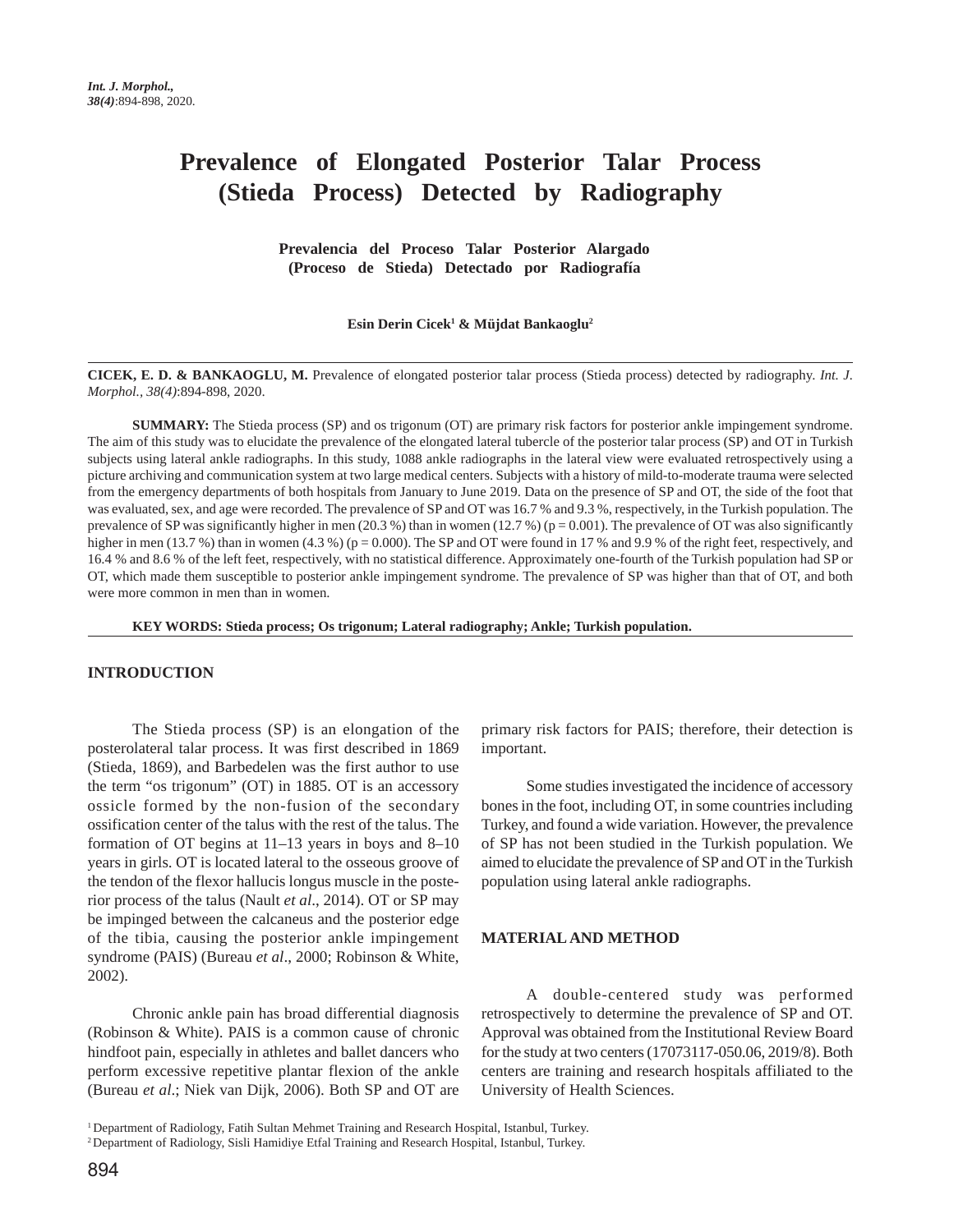Ankle radiographs in the lateral view of patients with a history of mild-to-moderate trauma were selected from the emergency departments of two hospitals from January to June 2019. Digital Radiography examinations were performed on NS-5000 (SG HealthCare, Korea, 2013) and Axiom Aristos (Siemens, Germany, 2015) devices. The images were evaluated using a picture archiving and communication system (PACS) by two senior radiologists, who had over 10 years of experience in musculoskeletal imaging.

The neutral lateral view was ideal to detect variations in the posterior region of the ankle. It demonstrates true lateral projection of the lower portion of tibia and fibula, ankle joint, and tarsals. Radiographs with poor technique or incorrect positions were not evaluated. Patients with ankle fracture due to current trauma were not included. Patients with severe arthrosis or rheumatic diseases in the hindfoot were excluded. In addition, patients with sequelae of old fracture or those who had undergone surgery in this region were also excluded. Since secondary ossification centers of the talus appear generally at the age of 7–13 years and fuse in one year, children under 15 years of age were excluded from the study. As a result, this study was conducted on 1088 ankle radiographs in the lateral view.



Fig. 1. A schematic illustration of the measurement of the length of the posterolateral process (double-headed arrow).

In the lateral view, SP was characterized by the length of the lateral tubercle of the posterior process exceeding the length of the medial tubercle of the posterior process by more than 5 mm. Figure 1 schematizes SP on radiographs. For measurements, the line connecting the most protruding points in the posterior process was used (Figs. 2 and 3). OT was characterized by a bony structure with rounded edges, completely surrounded by the cortex and located adjacent to the posterior process of the talus (Fig. 4). Data on the presence of SP and OT, side of the foot that was evaluated, age, and sex were collected for all subjects.

**Statistical Analysis:** Statistical analyses were performed using the Statistical Package for the Social Sciences software, version 22 (IBM SPSS Statistics; Turkey). The Shapiro–Wilk test was used to determine the normality of the data. The Chi-square test was used for statistical comparisons, and the results are expressed as mean, standard deviation, and frequency. A p-value less than 0.05 was considered statistically significant.



Fig. 3. Lateral radiographs of the ankle showing os trigonum as the non-union of the secondary ossification center of the talus (arrow).



Fig. 2. Lateral radiographs of the ankle showing a prominent posterolateral talar process (7.3 mm).



Fig. 4. Lateral radiographs of the ankle showing the posterolateral talar process without prominence.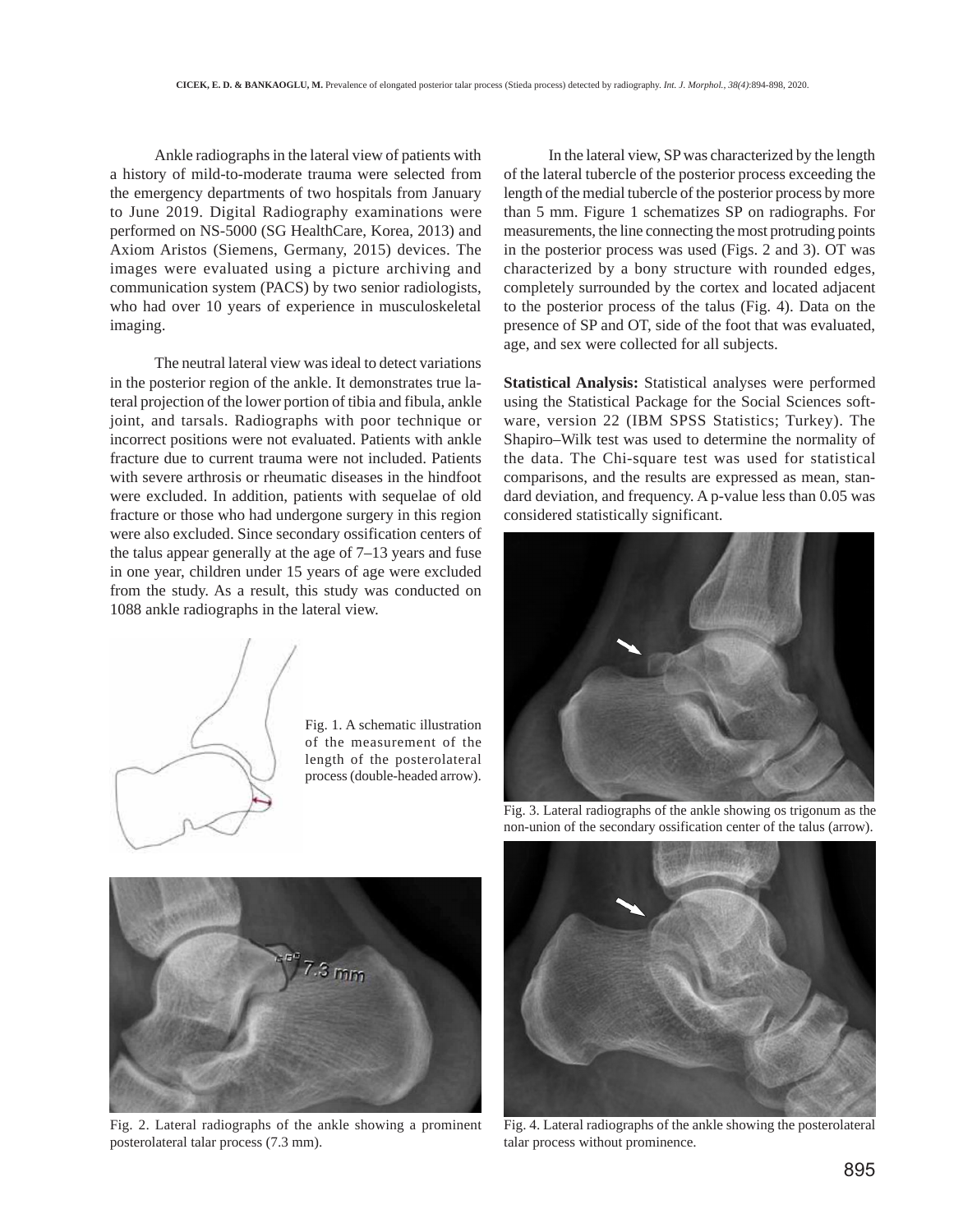# **RESULTS**

There were 1088 subjects in the study, including 576 (52.9 %) men and 512 (47.1 %) women. The mean age of the subjects was  $35.86 \pm 15.79$  years, and the age range was 15–95 years. The right and left feet were evaluated in 565 (51.9 %) and 523 (48.1 %) patients, respectively.

In our study, the prevalence of SP and OT was 16.7 % and 9.3 % respectively. The prevalence of SP in men and women was 20.3 % and 12.7 % respectively, showing a significant difference. Further, the prevalence of OT in men and women was 13.7 % and 4.3 % respectively, showing a significant difference (Table I).

The prevalence of SP in the right and left feet was 17 % and 16.4 % respectively, which was not statistically different. Further, the prevalence of OT in the right and left feet was 9.9 % and 8.6 % respectively, which was also not statistically different (Table II).

Table I. Distribution of prevalence of the os trigonum and Stieda process between sexes.

|                |         | Sex        |            | Total      |            |
|----------------|---------|------------|------------|------------|------------|
|                |         | Male       | Female     | n(%)       | $p$ -value |
|                |         | n(%)       | n(%)       |            |            |
| Stieda Process | Absent  | 459 (79.7) | 447 (87.3) | 906(83.3)  | $0.001*$   |
|                | Present | 117(20.3)  | 65(12.7)   | 182(16.7)  |            |
| Os Trigonum    | Absent  | 497 (86.3) | 490 (95.7) | 987 (90.7) | $0.000*$   |
|                | Present | 79 (13.7)  | 22(4.3)    | 101 (9.3)  |            |

Chi-squared Test  $*p < 0.05$ 

Table II. Distribution of prevalence of the os trigonum and Stieda process between body sides

|                       |              | Side                |                    | Total      |            |
|-----------------------|--------------|---------------------|--------------------|------------|------------|
|                       |              | Right<br>$n ( \% )$ | Left<br>$n ( \% )$ | $n ( \% )$ | $p$ -value |
|                       |              |                     |                    |            |            |
| <b>Stieda Process</b> | Absent       | 469 (83)            | 437 (83.6)         | 906 (83.3) | 0.809      |
|                       | Present      | 96(17)              | 86 (16.4)          | 182(16.7)  |            |
| Os Trigonum           | Absent       | 509 (90.1)          | 478 (91.4)         | 987 (90.7) | 0.458      |
|                       | Present      | 56 (9.9)            | 45(8.6)            | 101(9.3)   |            |
| Chi-squared Test      | * $p < 0.05$ |                     |                    |            |            |

### **DISCUSSION**

PAIS is characterized by posterior ankle pain during plantar flexion. It is caused by excessive repetitive plantar flexion (ballet dancers, gymnasts, and basketball, soccer, and football players) or traumatic events, often in combination with congenital anatomic anomalies such as OT and SP (Niek van Dijk; Coskun *et al*., 2009; Morelli *et al*., 2017).

A secondary ossification center in the foot appears at the age of 8–13 years in the posterolateral aspect of the talus and generally fuses with the talus within one year. When it does not fuse with the talus, it is referred to as OT. OT articulates with the lateral tubercle through a fibrocartilaginous synchondrosis located between the ossicle and the talus (Bureau *et al*.). In a study on the presence of OT on magnetic resonance imaging in cases of impingement, OT was found in 70.1 % of the subjects with PAIS and 1.7 % of the subjects without PAIS ( $p < 0.001$ ) (Özer & Yıldırım, 2019). There is no consensus in the literature on the prevalence of this ossicle, as it varies widely (2 %–32.5 %) (Burman & Lapidus, 1931; Tsuruta *et al*., 1981; Bureau *et al*.; Cilli & Akçaoglu, 2005; Zwiers *et al*., 2018).

There were no studies showing the prevalence of SP until a study in 2018. Zwiers *et al*. conducted this study using computed tomography in smaller patient groups with different ethnicities. They reported a higher prevalence of OT (32.5 %) compared with previous studies. They evaluated the frequency by dividing the posterior talar process into four groups based on the classification by Sarrafian & Kelikian (2011) and defined types III and IV for an enlarged lateral talar process. They defined SP by evaluating the shape of the lateral tubercle in the axial view, but did not measure the dimensions. In this study, SP was detected in 34.9 % to 36.5 % of the ankles.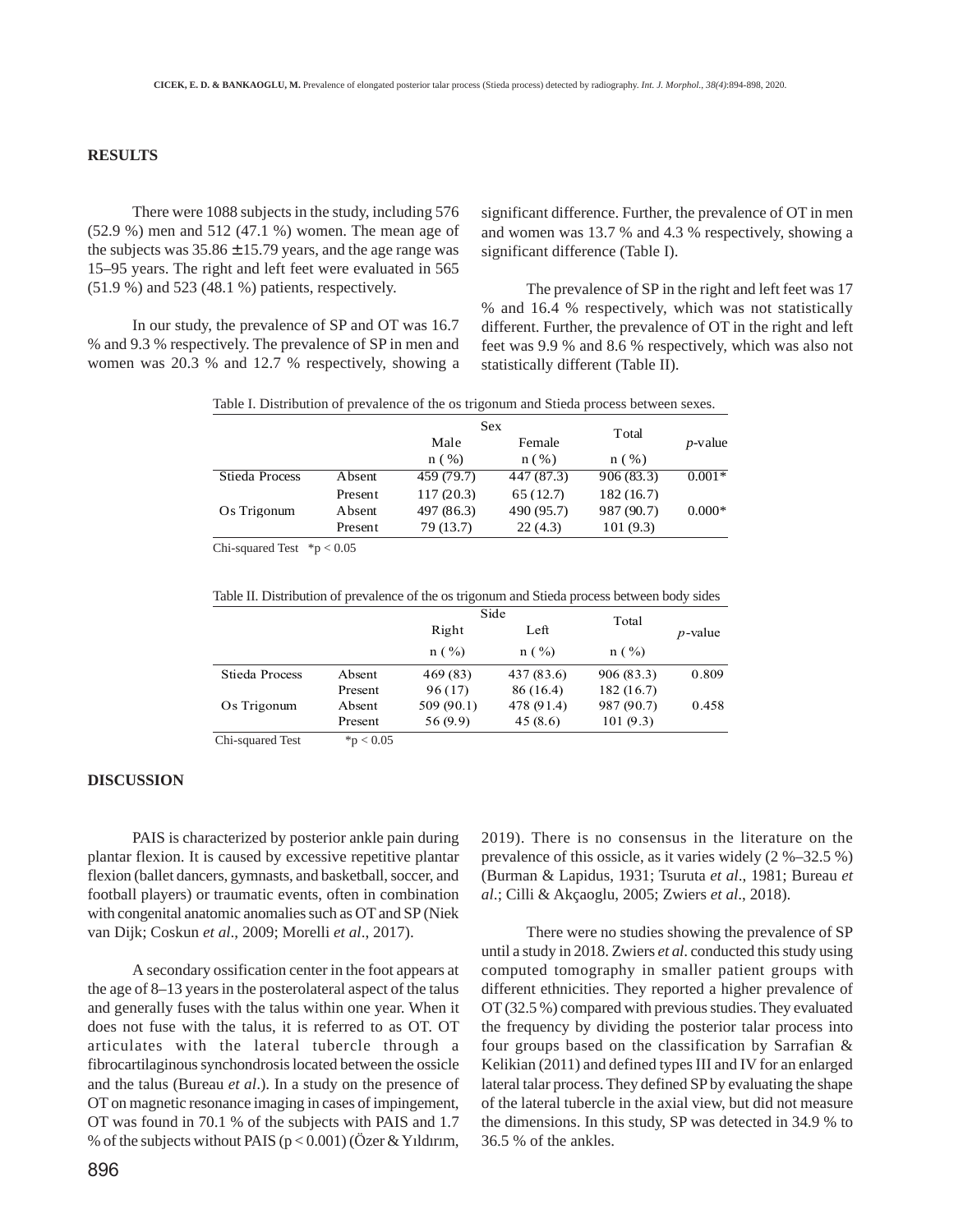Radiography in the lateral view is ideal to evaluate the bony structures in the posterior region of the ankle (Datir & Connell, 2010; Nwawka *et al*., 2013). OT is best visualized on radiographs acquired in the lateral view. A cross-sectional examination is required to evaluate the shape of the posterior talar process. For an objective assessment, we considered measuring the length of the lateral tubercle on lateral radiographs as the distance between the posterior contour of the medial tubercle and posterior contour of the lateral tubercle of the posterior talar process (Fig. 1). A cut-off value for the length of SP has not been defined.

We found two studies in the literature on the prevalence of OT in the Turkish population (Coskun *et al*.; Uygur *et al*., 2016). OT was the third most common accessory bone, accounting for 15.4 % of the cases in the study by Uygur *et al*. and 2.7 % in the study by Coskun *et al*. In both studies, the presence of OT was detected on radiography, but the results were different. In addition, we found a regional study with fewer subjects reporting a prevalence of 11.9 % for OT (Kir *et al*., 2011). There have been no studies on the prevalence of SP in the Turkish population.

In our study, the prevalence of OT was higher in men than in women, consistent with the findings reported by Uygur *et al*. Furthermore, we found that the prevalence of SP was significantly higher in men than in women. In a study by Coskun *et al*., although the frequency of OT was higher in men than in women, there were no statistically significant differences between the sexes or sides (right and left). In our study, the prevalence of OT and SP was similar on both sides.

OT may be confused with fractures of the lateral process of the talus (Shepherd's fracture). However, fractures are characterized by sharp edges and discontinuity of the cortical lining (Mellado *et al*., 2003; Lee *et al*., 2008; Köse, 2012).

This study has several limitations. First, this was a one-dimensional study, as the elongation of the posterolateral process can be well-demonstrated on lateral radiographs but not on axial radiographs. The level of elongation, which is clinically relevant, is unknown. Further, there were too few bilateral cases; thus, statistical data on the possibility of bilateral variations could not be obtained.

In this study, OT and SP were detected in 9.3 % and 16.7 % of the subjects, which means that 26 % of the Turkish population were predisposed to posterior impingement. Osseous impingements can be treated through conservative methods, but may require open or arthroscopic treatment.

In the literature, the importance of early diagnosis and treatment to prevent morbidity has been emphasized (Abramowitz *et al*., 2003; Yasui *et al*., 2016; Kudas *et al*., 2016). Therefore, we recommend radiographic evaluation of these structures, especially in individuals interested in sports, considering its prevalence. Further studies should focus on measuring SP dimensions in large patient groups with and without impingement.

In conclusion, approximately one-fourth of Turkish subjects has SP or OT, which makes them susceptible to PAIS. The prevalence of SP is higher than that of OT, and both are more common in men than in women in the Turkish population. Therefore, clinicians should provide early diagnosis and treatment of SP and OT for ankle health management.

**Compliance with Ethical Standards:** All procedures performed in studies involving human participants were in accordance with the ethical standards of the Ethics Committee and with the 1964 Helsinki declaration and its later amendments or comparable ethical standards.

**CICEK, E. D. & BANKAOGLU, M.** Prevalencia del proceso talar posterior alargado (Proceso de Stieda) detectado por radiografía. *Int. J. Morphol., 38(4)*:894-898, 2020.

**RESUMEN:** El proceso de Stieda (Stieda process) (SP) y el *Os trigonum* (OT) son factores de riesgo primarios para el síndrome de pinzamiento del tobillo posterior. El objetivo de este estudio fue determinar la prevalencia del tubérculo lateral alargado del proceso talar posterior (SP) y OT en sujetos turcos mediante radiografías laterales de tobillo. Se evaluaron retrospectivamente 1088 radiografías de tobillo con vista lateral, utilizando un sistema de archivo y comunicación de imágenes en dos centros médicos importantes. Los sujetos con antecedentes de trauma leve a moderado fueron seleccionados en las unidades de urgencia de ambos hospitales de enero a junio de 2019. Se registraron datos sobre la presencia de SP y OT, el lado del pie que se evaluó, el sexo y la edad. La prevalencia de SP y OT fue de 16,7 % y 9,3 %, respectivamente, en la población turca. La prevalencia de SP fue significativamente mayor en hombres (20,3 %) que en mujeres (12,7 %) ( $p = 0,001$ ). La prevalencia de OT también fue significativamente mayor en hombres (13,7 %) que en mujeres  $(4,3\%)$  (p = 0,000). El SP y OT se encontraron en 17 % y 9,9 % de los pies derechos, respectivamente, y 16,4 % y 8,6 % de los pies izquierdos, respectivamente, sin diferencia estadística. Aproximadamente un cuarto de la población turca tenía SP u OT, lo que los hizo susceptibles al síndrome de pinzamiento del tobillo posterior. La prevalencia de SP fue mayor que la de OT, y ambos fueron más comun en hombres que en mujeres.

**PALABRAS CLAVE: Proceso Stieda;** *Os trigonum***; Radiografía lateral; Tobillo; Población turca.**